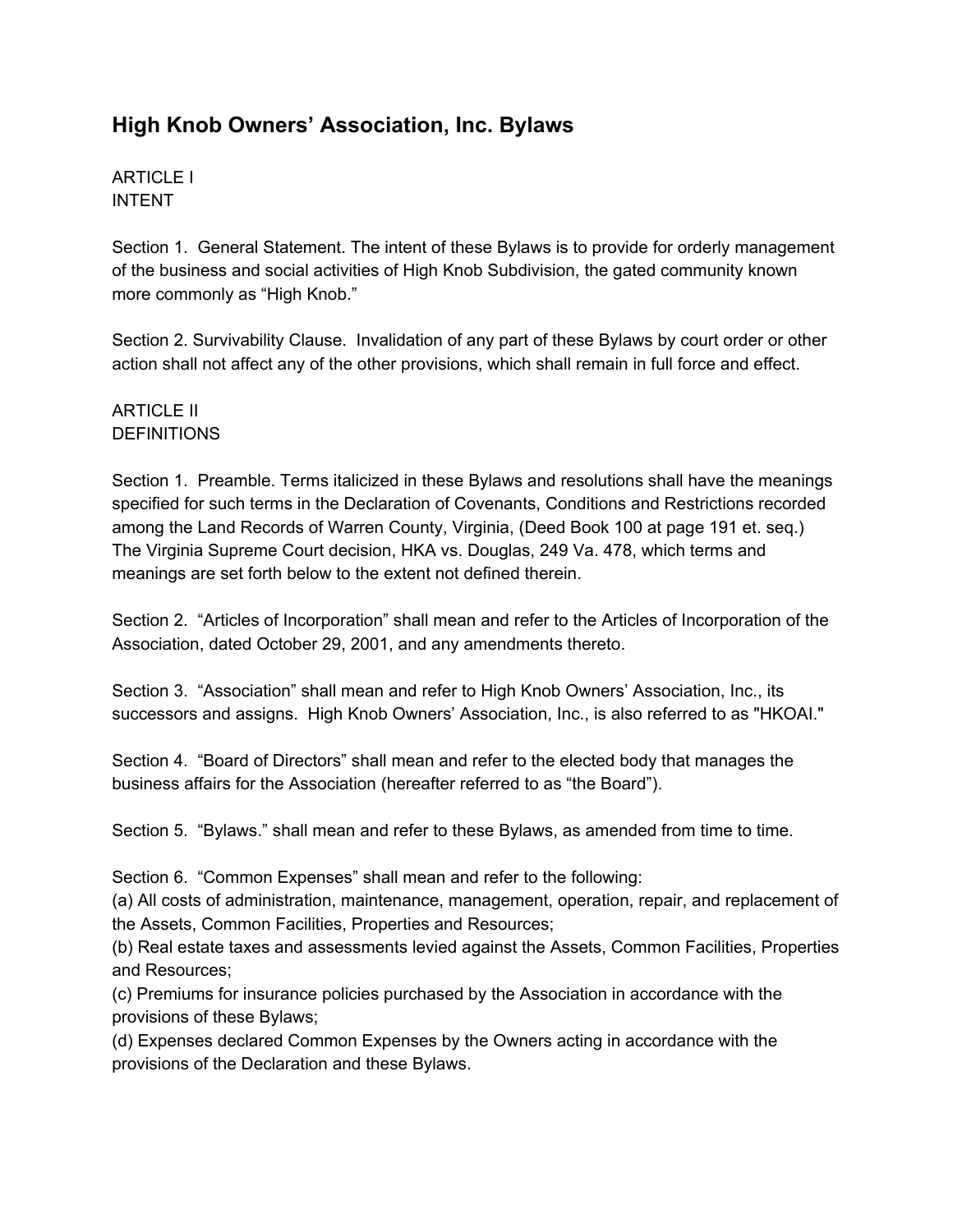Section 7. "Assets, Common Facilities, Properties and Resources" shall mean and refer to all property (real and personal) owned by the Association for the common use and enjoyment by Members of the

Association as provided in the restrictive covenants, the applicable zoning ordinance of Warren County, Virginia, and any bylaws, rules or regulations of the Association.

Section 8. "Covenants" shall mean and refer to the various Restrictive Covenants of High Knob Subdivision as recorded among the Land Records of Warren County, Virginia.

Section 9. "Land Records" shall mean and refer to the appropriate governmental office in and for Warren County, Virginia, wherein documents and instruments affecting real property are recorded for the purposes of providing notice to the general public.

Section 10. "Lot" shall mean and refer to a parcel of land designated as a lot on a High Knob Subdivision Plat(s), and/or to consolidated lots shown in the Warren County Commissioner of Revenue's records. The Term lot does not include Assets Common Facilities, Properties and Resources.

Section 11. "Member" shall mean and refer to any person, persons or entity who holds any fee who has paid in full any fee simple interest in a Lot in the High Knob Subdivision. Membership in the Association is and shall be appurtenant to and inseparable from fee simple ownership of a property.

Section 12. "Member in Good Standing" shall mean and refer to a member who is current in payment of Association fees and assessments and/or whose High Knob Sanitary District fees have been paid in full. This shall include payment of any interest and fees for late payment.

Section 13. "Owner" shall mean and refer to the record owner whether one or more, persons, or entities, holding fee simple legal title to a Lot, but does not include any person, persons, or entity holding title to any Lot merely as security for the payment of an indebtedness or the performance of an obligation unless and until such person, persons, or entity takes title to a Lot by foreclosure or other appropriate proceeding in lieu thereof.

Section 14. "Rules and Regulations" shall mean and refer to those rules and regulations adopted by the Board.

ARTICLE III MEMBERS' MEETINGS

Section 1. Preamble. All meetings of the Association shall be conducted principally in accordance with the most recent edition of Robert's Rules of Order.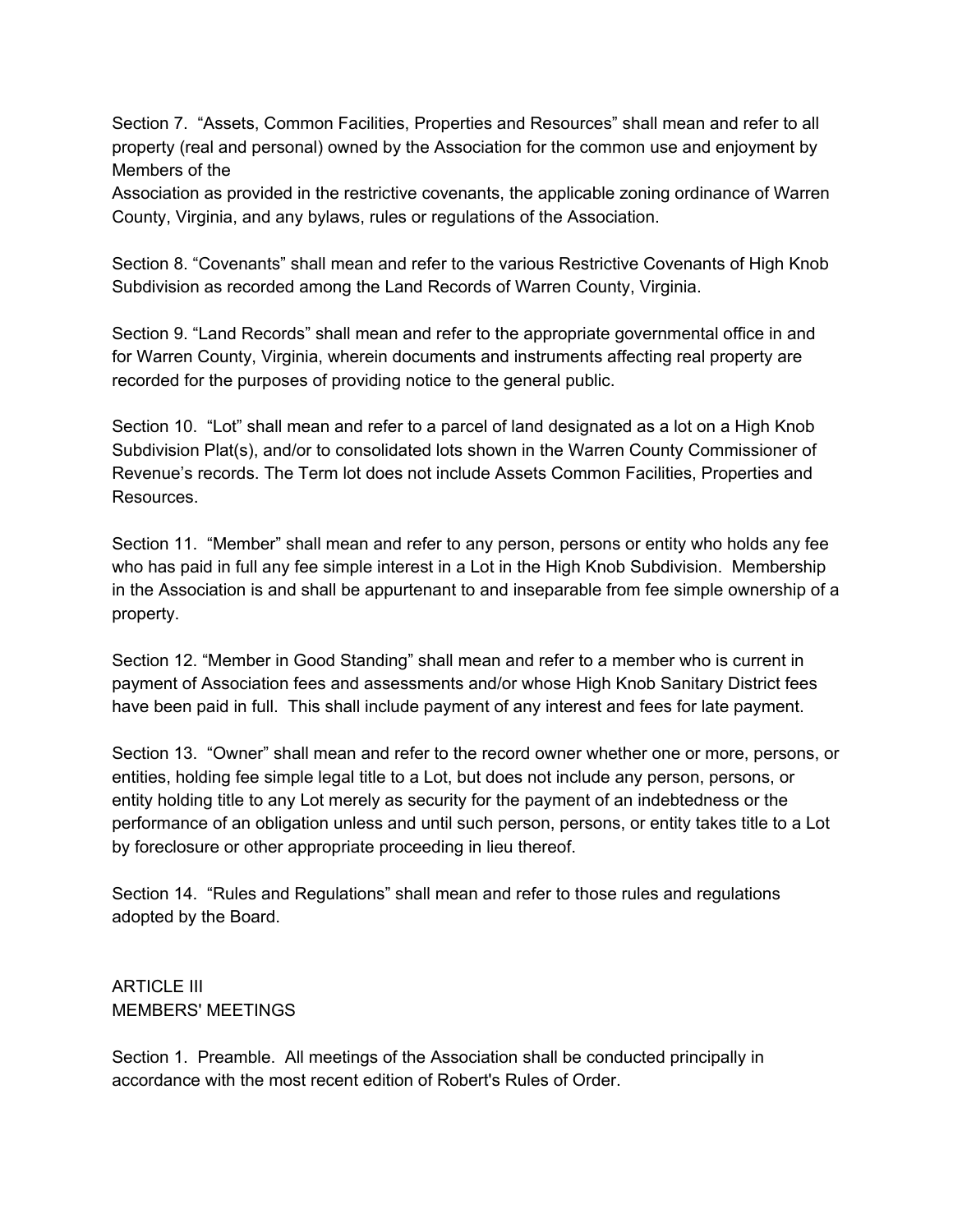Section 2. Annual Meetings. There shall be a meeting of the members of the Association on the last Sunday in June of each year, at 2:00 PM, or on such other date and time within two weeks of that time as may be designated by the Board. The purposes of the meeting will be to elect directors and transact such other business as may be necessary. The annual meeting shall include specific items mentioned in the notice as well as any business agenda item suggested by a member in writing at least 30 days in advance of the meeting.

Section 3. Special Meetings. Special meetings may be called when matters arise requiring approval of the Members. Such meetings may be called by a majority vote of the Board, or by petition to the Board from at least 25 percent of the Members in Good Standing. No business shall be transacted at a special meeting except as stated in the notice of such meeting given in accordance with the provisions of Article III, Section 5.

Section 4. Town Meetings. Town meetings may be called when needed. Such meetings can be called or sponsored by either the Board or a Committee appointed by the Board. The purpose of these meetings will be to discuss and/or provide information and will not result in any immediate decision or action.

Section 5. Notice of Meetings. All members will be provided written notice stating the place, day, and hour of each meeting. In the case of a Town or Special meeting, the written notice will also state the purpose(s) for the meeting. Such notices shall be delivered not less than ten nor more than fifty days prior to the meeting date. If a different notice period is required by any applicable law, that law shall take precedence. If mailed, such notice shall be deemed delivered when deposited in the United States mail addressed to the Member's address as it appears on the records of the Association, postage prepaid. The posting of the notice on the bulletin boards at the gates and clubhouse shall constitute written notice under this section.

Section 6. Quorum. The members holding twenty per cent (20%) of the votes which may be cast in person or by proxy at any meeting shall constitute a quorum at such meeting except where a greater proportion of the vote is required by any section of these Bylaws. If a quorum is not present at any meeting of the Members, a majority of the total votes represented may call another meeting, subject to the notice requirement set forth in Section 5 of this Article, and the required quorum at any such subsequent meeting shall be one-half (1/2) of the required quorum at the preceding meeting provided the subsequent meeting is held within ninety (90) days following the preceding meeting. A majority of the votes entitled to be cast by the members present or represented by proxy at a meeting at which a quorum is present shall be required for the adoption of any matter voted upon by members unless a greater proportion is required by law.

Section 7. Proxies. The vote appertaining to any Lot may be cast pursuant to a written proxy duly executed by the Owner or by such Owner's duly authorized attorney-in-fact on behalf of such Owner(s). Any proxy shall be revocable by written notice or in person by the Owner(s). Any proxy shall be void if it is not dated. All proxies must be presented to the presiding officer prior to the meeting for which they are given. The proxy shall expire at the completion of the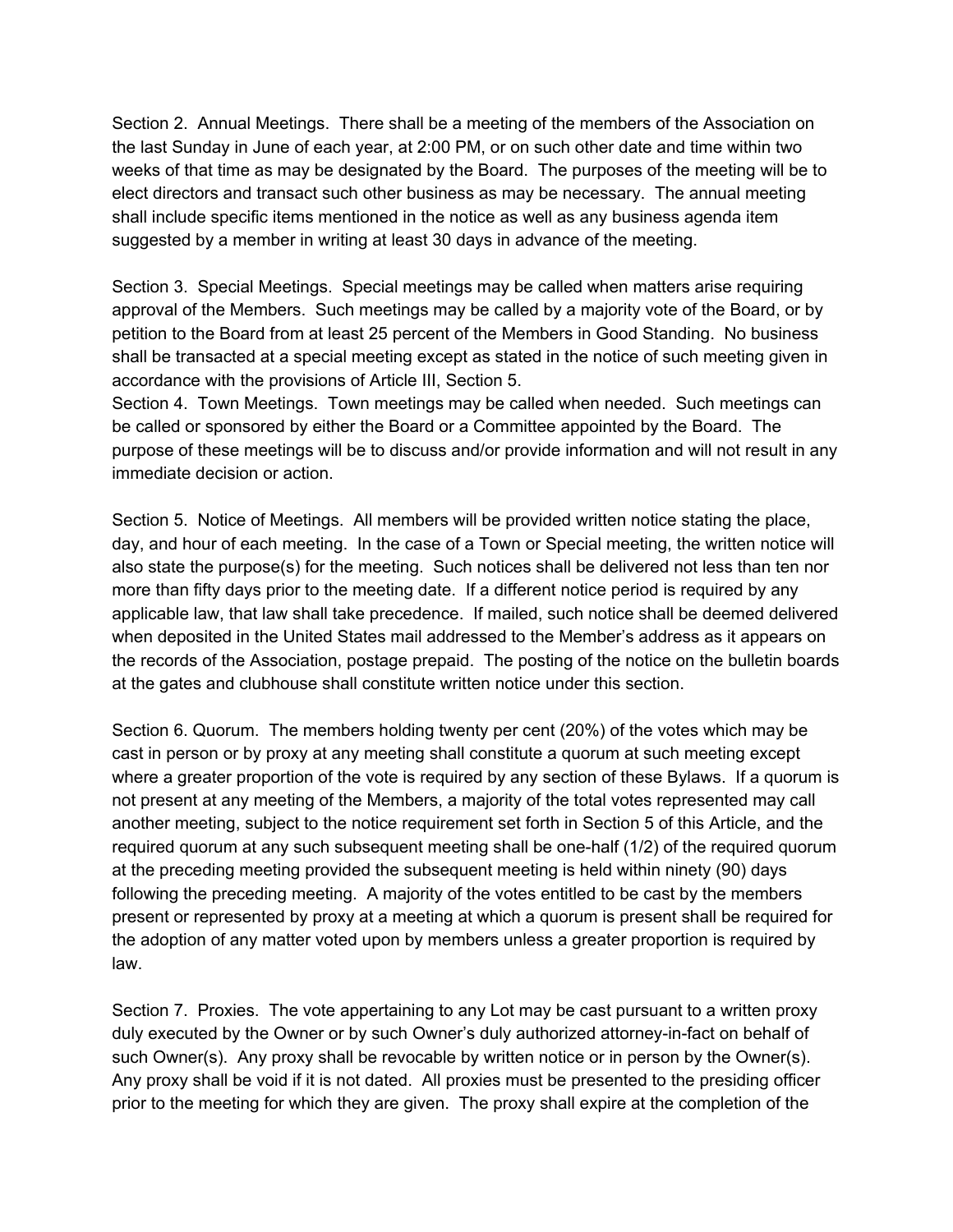action for which the proxy was issued. All membership voting will include a provision for vote by proxy.

Section 8. Voting. Voting may occur either at a meeting of the Members or by mail as determined by the Board. The Board must ensure the integrity of the voting process is maintained. Members in Good Standing shall be entitled to one vote for each lot owned. Multiple owners of a property shall be entitled to a single vote per Lot which shall be cast as they themselves determine. (See Article II). The Board shall be entitled to rely upon the written representation signed by a majority of the multiple owners of any lot(s), as the same appears in the written records of the Association as to what other multiple owners have determined their vote to be. A majority of the votes cast by Members at a meeting of Members duly called and at which a quorum is present shall be sufficient to take or authorize action upon any matter which may properly come before the meeting.

Section 9. Record Date. The record date for establishing the identity of Members in Good Standing will be fixed by the Board of Directors not more than 30 days prior to the date of the meeting. If a meeting is postponed more than 120 days, the Board of Directors will fix a new record date for identifying Members in Good Standing.

Section 10. Place of Meetings. Meetings of the Association shall be held at the High Knob Clubhouse, or such other suitable place in Warren County, Virginia area as may be designated.

## ARTICLE IV BOARD OF DIRECTORS

Preamble. All meetings of the Board shall be conducted following the most recent edition of Robert's Rules of Order.

Section 1. Number and Election. The number of directors shall be five (5) and each shall be a Member in Good Standing of the Association. The Members shall elect directors for vacant positions at the Annual Meeting each year. Voting in the election of the Board shall be in person by written ballot or by valid proxy. Members or their proxies shall cast their votes as defined in Article III, Section 8 of these Bylaws. The persons receiving the highest number of votes for each vacancy shall be elected.

Section 2. Term of Office. All persons elected as members of the Board shall be elected for two-year terms. Each person elected shall hold office until a successor is elected and qualified unless his directorship is terminated earlier by resignation, death or removal.

Section 3. Vacancies. A vacancy on the Board will be filled by appointment of the Board. The Director so appointed shall serve for the remainder of the term of the Director he/she replaces.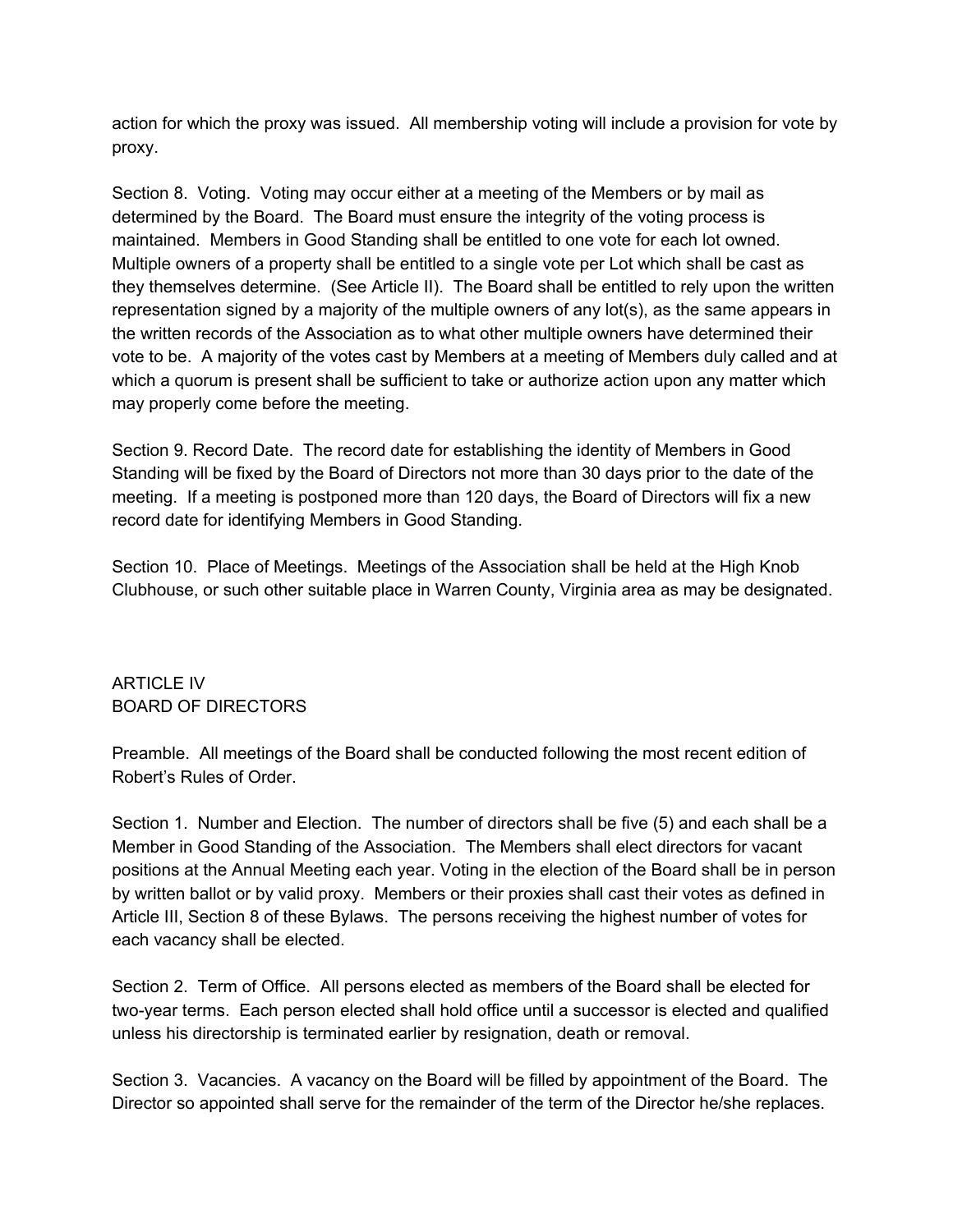Section 4. Removal of a Director. Any director can be removed with or without cause by a majority vote of the members of the Association at a special meeting called for that purpose.

Section 5. Compensation. Directors shall receive no compensation for their services. However, each Director shall be entitled to reimbursement for Board-authorized and reasonable expenses incurred in the performance of his/her duties.

Section 6. Quorum. A majority of the directors in office shall constitute a quorum at any Board meeting.

Section 7. Powers and Duties of the Board. Except as otherwise provided by law or expressly reserved to the Members in accordance with the provisions of the Articles of Incorporation, Covenants or these Bylaws, the Board shall have all the powers, duties, and authority vested in or given to the Association or the Board by the Articles of Incorporation, these Bylaws or by any resolution of the Members that hereafter may be adopted in accordance with the provisions of these Bylaws. The foregoing grant of authority to the Board shall be interpreted in its broadest sense.

Section 8. Specific Intent. The Board shall manage the business affairs and social activities of the community. In its status as a Sanitary District, it shall prepare an appropriate budget while waiving the collection of member's fees and special assessments such as for roads. The Board shall also (a) develop and enforce rules and regulations for use of common areas and properties, (b) enforce restrictive covenants; (c) and maintain a community atmosphere consistent with the natural beauty of the mountain.

Section 9. Meetings. All Board meetings shall be conducted as described below: (a) Regular Meetings. At least two Board meetings shall be held in a business year (July 1 thru June 30) at such time and place as shall be determined by the Board. Notice of regular meetings of the Board shall be given to each Director at least ten business days prior to the date named for such meeting.

(b) Special Meetings. The President may call special meetings of the Board with notice to each director by mail, telephone, fax, or email. The President or Secretary shall call special meetings of the Board on written or verbal request of at least two Directors. Notice of Special meetings of the Board shall be given to the directors with as much advance notice as practicable. (c) Organization Meeting. An organization meeting shall be held immediately following the Annual meeting of the Association. The primary purpose of this meeting is the election of officers, as defined in Article V. Other organizational issues, such as the time, date and location of meetings, may also be decided.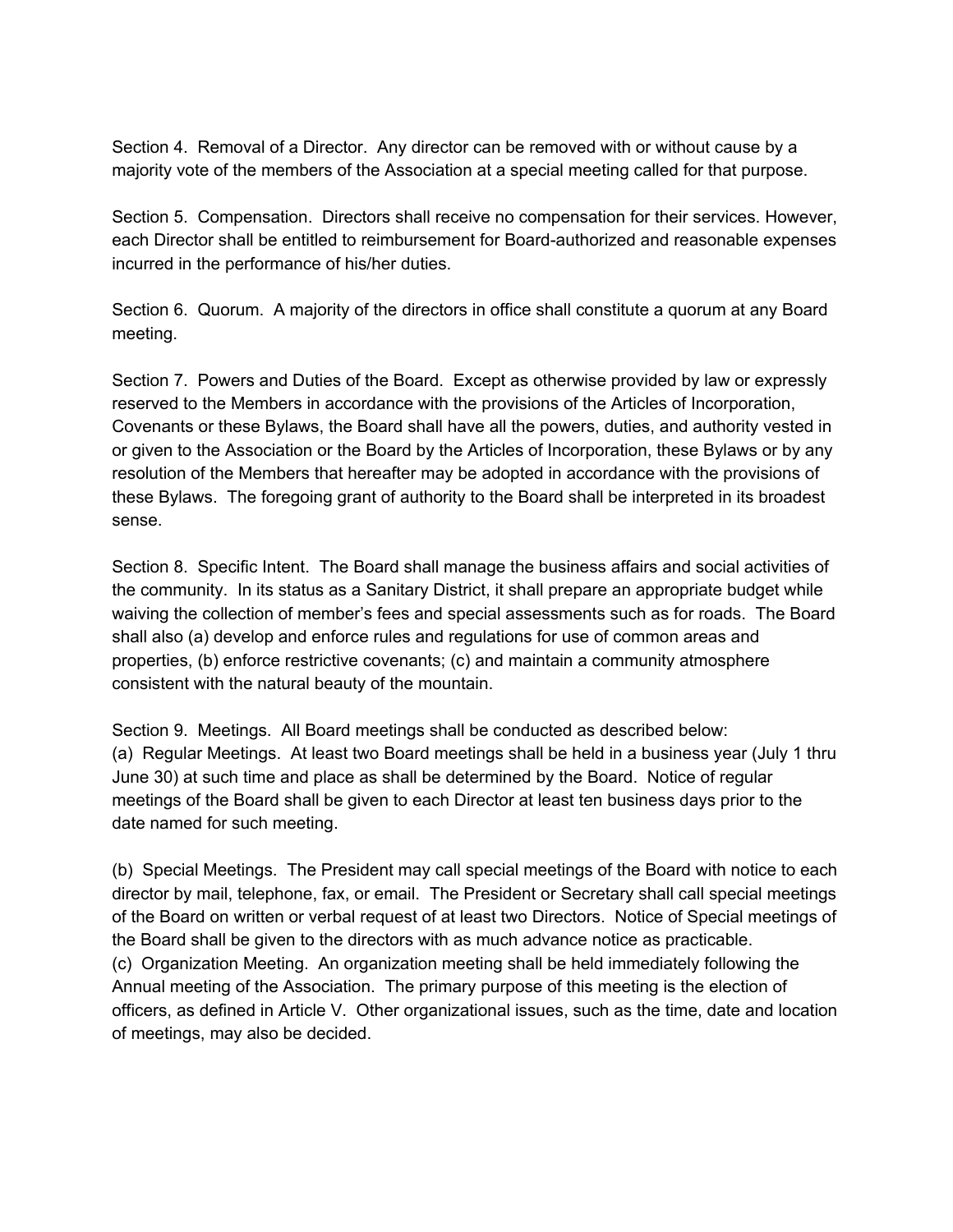(d) Electronic Meetings. Members of the Board may participate in any meeting of the Board by means of a telephone or video conference if all persons participating can communicate with each other.

(e) Action without Meeting. Any action by the Board required or permitted at any meeting may occur without a meeting if all Members of the Board consent in writing to such action. Any such unanimous written consent shall be filed with the minutes of the Board's proceedings.

(f) Executive Session. The Board may convene in executive (closed) session upon the affirmative vote of a majority of the Board Members present in open session. Executive Sessions of the Board are limited to the following: legal issues, personnel matters, violations of covenants, or to discuss the personal liability of individual Members to the Association. No action agreed upon in Executive Session shall become effective until the Board votes on it in open meeting. The requirements of this section shall not require the disclosure of information in violation of any statute or law.

(g) Work Session. The Board may, from time to time, convene in work sessions for activities requiring a level of effort not available during Board meetings. No formal actions shall be taken at any Work Session. In order to maximize the Board's work product in these sessions, no participation by other Association Members will be permitted except at the pleasure of the Board.

(h) Notification to Members. Whenever possible, notices of meetings shall be given to all Members at least seventy-two hours before the meeting, either orally or in writing. Posting the notice on the community bulletin board shall constitute written notice.

#### ARTICLE V **OFFICERS**

Section 1. Enumeration of Officers. These officers shall be president, vice president, secretary, treasurer and such other officers as the Board may establish by resolution. All officers shall have the duties normally incident to their respective offices in a Virginia non-stock corporation and such other or additional duties as shall be assigned by the Board.

Section 2. Election of Officers. The officers of the Association shall be elected by the Board at an organization meeting following each annual meeting of the Association and shall hold office at the pleasure of the Board.

Section 3. Resignation of Officer. Any officer may resign at any time by giving written notice to the Board President or Secretary. Such resignation shall take effect on the date of such notice or at any later time specified therein.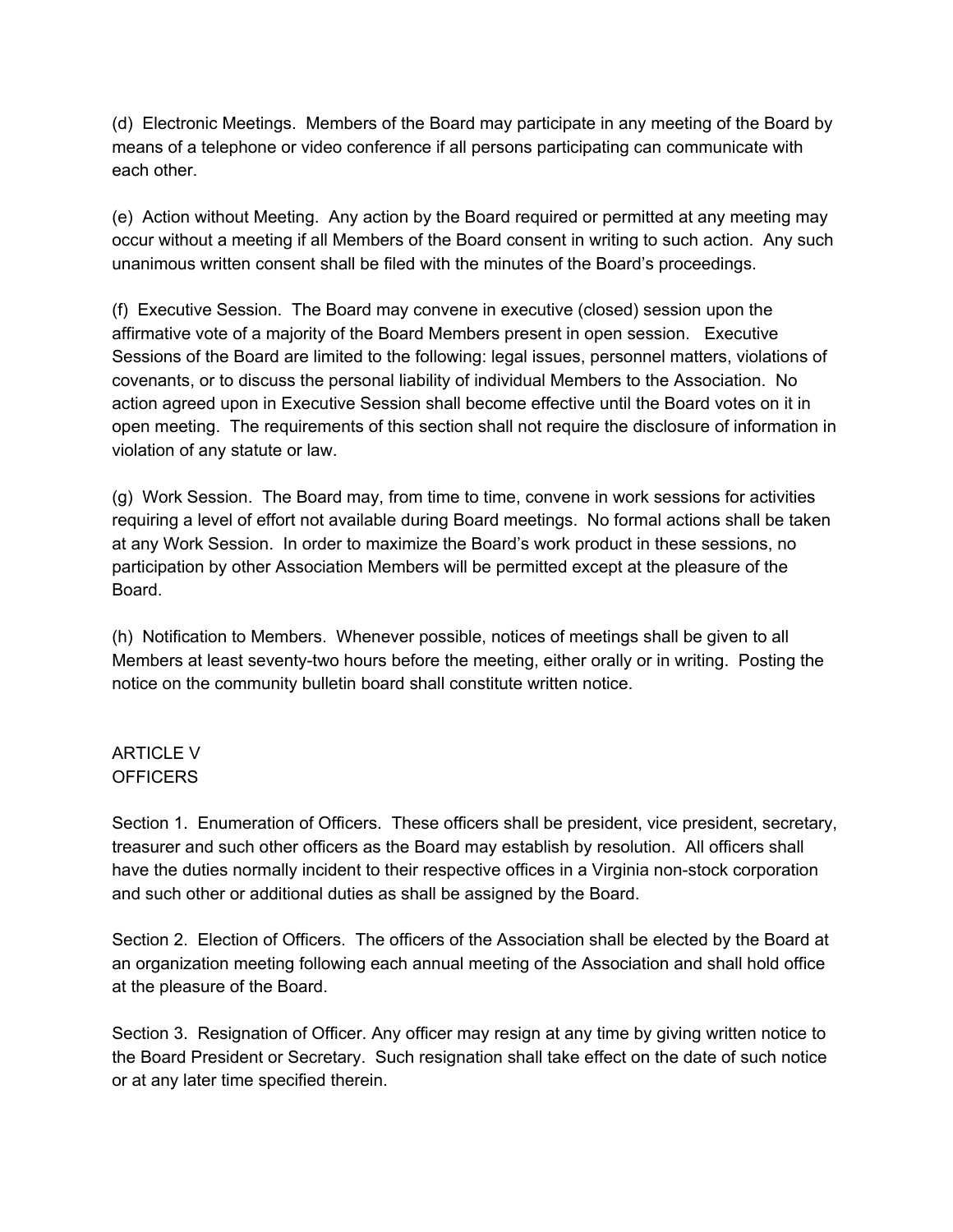Section 4. Removal of an Officer. The Board of Directors has the authority to remove any Officer who is not a Member in Good Standing or neglects or refuses to perform the duties of that office.

Section 5. Duties of the Officers are as follows:

(a) The President shall be the chief executive officer of the Association and shall, for the benefit of the Members, promote improvements in procedures for managing or regulating the business of the Corporation. The President shall preside at all meetings of the Board and all official meetings of the membership and shall, to the extent practicable, ensure that orders and resolutions of the Board are carried out.

(b) The Vice President shall act in the place of the president in the event of the President's absence, inability or refusal to act and shall exercise and discharge such other duties as may be required by the Board.

(c) The Secretary shall record the votes and keep in a book or cause to be so kept the minutes of all meetings and proceedings of the Association; keep the corporate seal of the Association and affix it on all papers requiring such seal; keep or cause to be kept appropriate current records showing the Members of the Association together with their addresses, and shall perform such other duties as required by the Board;

(d) The Treasurer shall receive and deposit or cause to receive and deposit in appropriate bank accounts all money for the Association and shall disburse such funds as directed by the Board. The Treasurer also shall provide guidance for and assist in the development of an annual budget. The Treasurer shall submit a report at each regular meeting of the Board and such report shall be part of the proceeds of that meeting. The Treasurer will also arrange for an annual independent audit of the Association's financial books and records as described in article IX section 4. The Treasurer shall submit the audit to the Board for review and approval, and shall make the approved audit available to members according to the provisions in Article IX, section 2. The Treasurer shall ensure that all taxes are filed and paid in timely fashion.

#### ARTICLE VI **COMMITTEES**

Section 1. Committees may be created by the Board to assist it in carrying out its duties. The Board shall develop and review charters for each committee. Designated Committee chairpersons shall recruit participation by other Members, perform long range and short term planning, make recommendations to the Board, propose budgets if applicable, solicit bids for contracts if applicable, and be responsible for minutes of committee meetings and prepare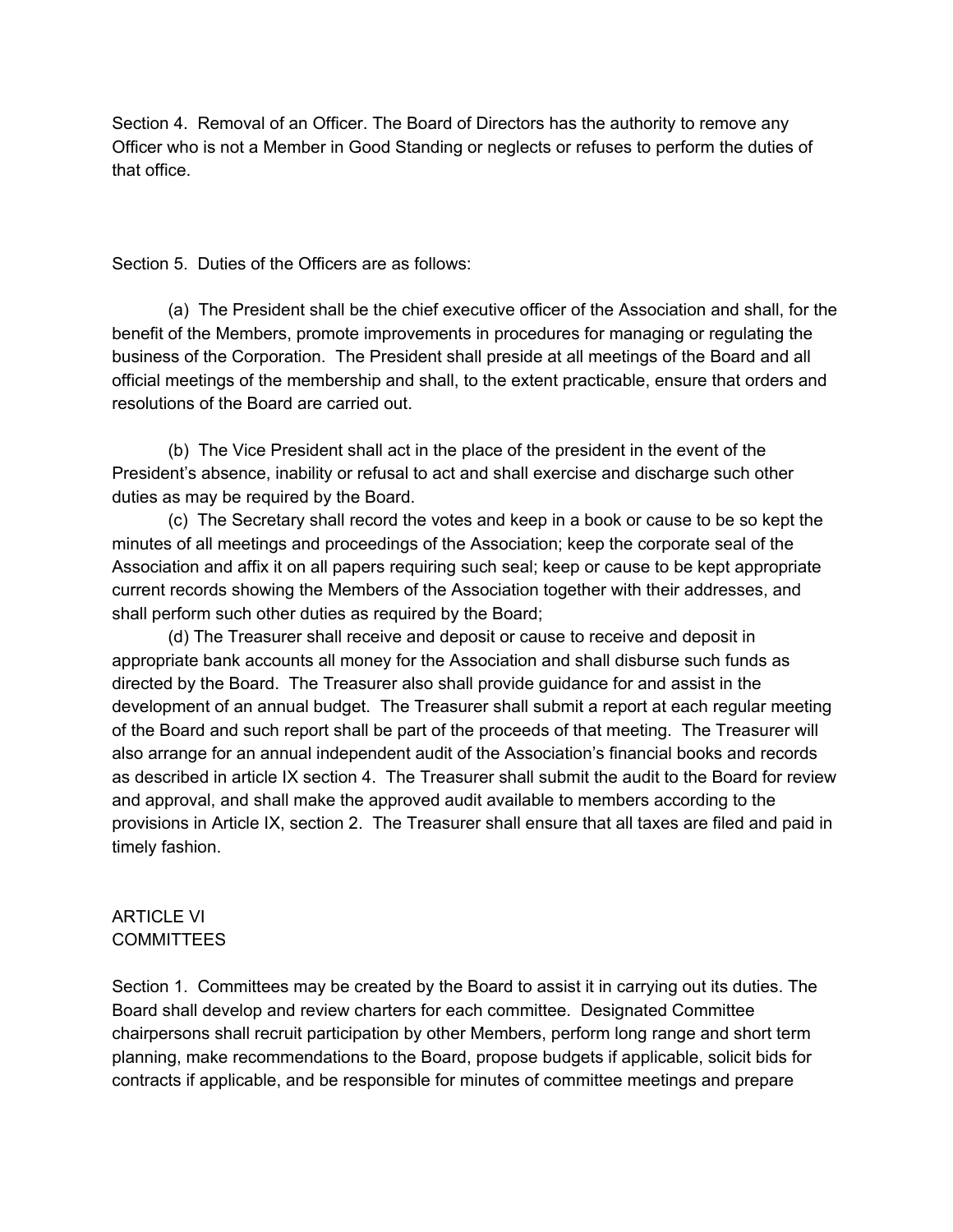reports to the Board at a frequency directed by the Board. The Board may dissolve a committee when, in the Board's view, the committee no longer serves a useful function.

Section 2. Committees shall present their recommendations to the Board. The Board shall debate them in open forum, and Committee members shall participate in the debate to explain the rationale behind their recommendations.

# ARTICLE VII MEMBERS' POWER TO AMEND

Section 1. Proposed Changes to the Bylaws may be originated by either the Board or by Members at a special meeting called for that purpose, as provided in Article III, Section III.

Section 2. Proposed By-laws changes and notice of special meetings must be submitted by the Board to the Members by mail within sixty days following the Board meeting where the changes are recommended

Section 3. Changes to the bylaws shall require an affirmative vote of the members in accordance with Article III and in particular with Sections 6, 7 & 8 thereof except that any by law change will require a 2/3 majority of those voting.

ARTICLE VIII AGREEMENTS, CONTRACTS, CHECKS, DEEDS AND GIFTS

Section 1. Agreements, Contracts, Deeds. In addition to the officers so authorized by these By-laws, the Board may appoint and authorize officer(s) or agent(s) of the Association to enter into a contract or to execute and deliver an instrument in the name of and on behalf of the Association, and such authority may be general or confined to specific instances.

Section 2. Checks. All checks and other instruments of the Association for expenditures or obligations in excess of two hundred dollars (\$200) shall be executed by any two officers of the Association, or by such other persons as may be designated by the Board. All such instruments for expenditures or obligations of two hundred dollars (\$200) or less may be executed by any officer of the Association (generally the Treasurer) or by such other person as may be designated by the Board.

Section 3. Gifts. The Board may accept on behalf of the Association any contribution, gift, bequest, or devise for general purposes or any special purpose of the Association.

#### ARTICLE IX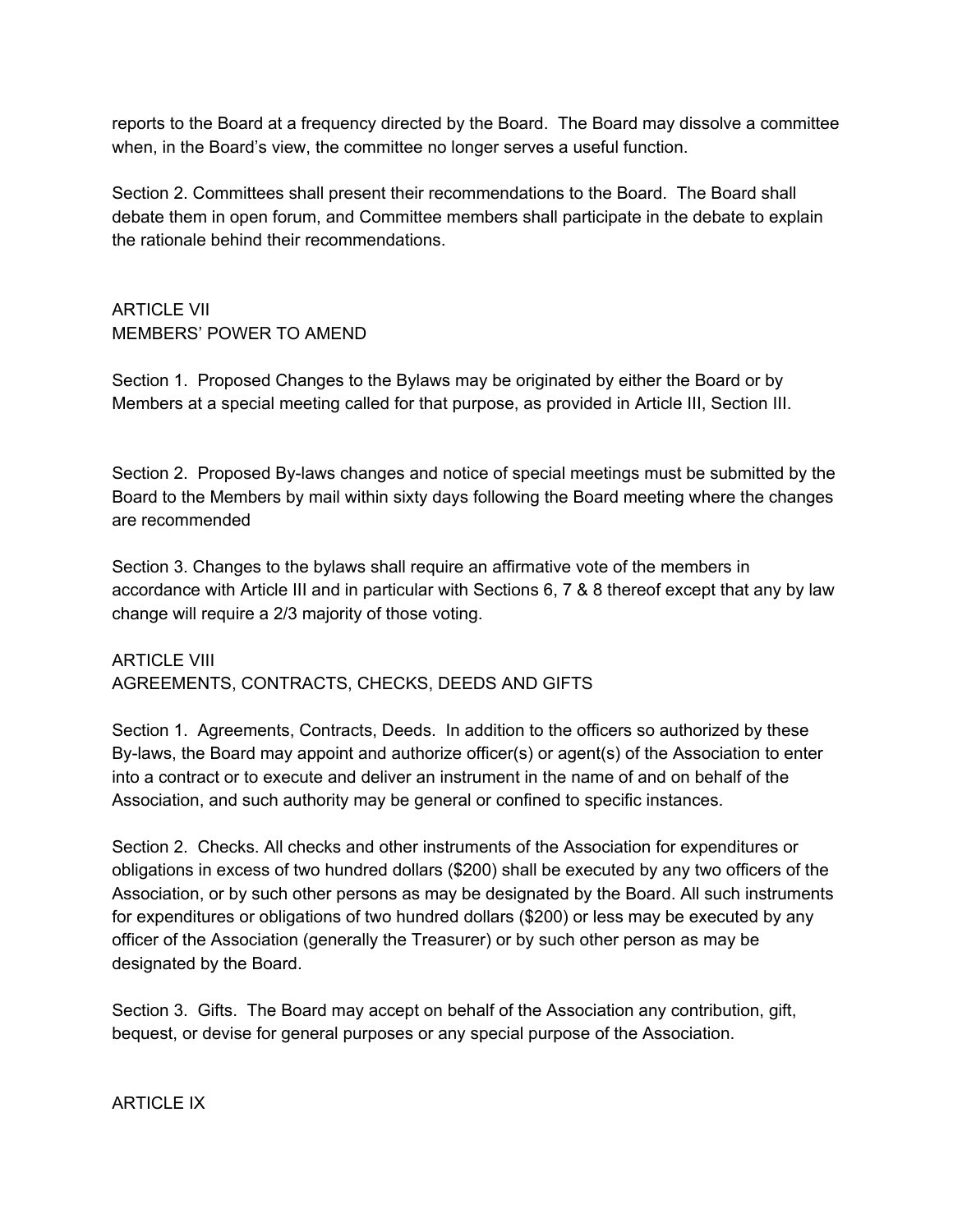#### ACCOUNTS, BOOKS AND RECORDS

Section 1. Accounts, Books and Records. Financial Accounts, Books and Records of the Association shall be kept in accordance with generally accepted accounting practices. These shall include detailed accounts, in chronological order, of the receipts and expenditures of the Association and its administration, and shall specify expenses incurred. Accurate Records must be maintained on Members; Lots; Assets; Common Facilities; Properties and Resources.

Section 2. Inspection. The accounts, books and records of the Association shall be available for examination and copying by the Members at their own expense and/or their duly authorized agents or attorneys, upon reasonable notice, during normal business hours.

Section 3. Documents. Copies of the Declaration, Articles of Incorporation and Bylaws may be purchased from the Association at a reasonable cost as from time to time may be established by the Board.

Section 4. Reviews. The Association shall have an audit of all books and records of the Association prepared at least once for each fiscal year of the Association by a Certified Public Accountant (CPA) employed by the Board (see also Article V, section 5d). Such CPA shall not be an occupant of any High Knob property or a Member of the Association. In addition, any Member, at the sole expense of such Member, may cause the books and records of the Association to be audited, during normal business hours and upon reasonable notice, by an independent CPA. The member shall be liable for any administrative expenses incurred by the Association.

Section 5. Fiscal Year Reports. The fiscal year of the Association shall be the twelve calendar month period ending June 30 each year. An annual budget and statement of income and expenditures shall be prepared and distributed to each Member of the Association within 90 days after the end of each fiscal year.

ARTICLE X DISCIPLINE PROCEDURES

Section 1. A Member is not in Good Standing if he or she does not meet the requirements for such status defined in Article II, Section 12. The Member shall be given the reasonable opportunity to take corrective action or petition for a hearing before the Board on a specified date. The voting rights of a Member not in Good Standing will be suspended pending his or her reestablishment as a "Member in Good Standing." Until such time, the Board may suspend the right to use the Common Facilities (except the roads and water system); to seek restitution, and to take any necessary legal action.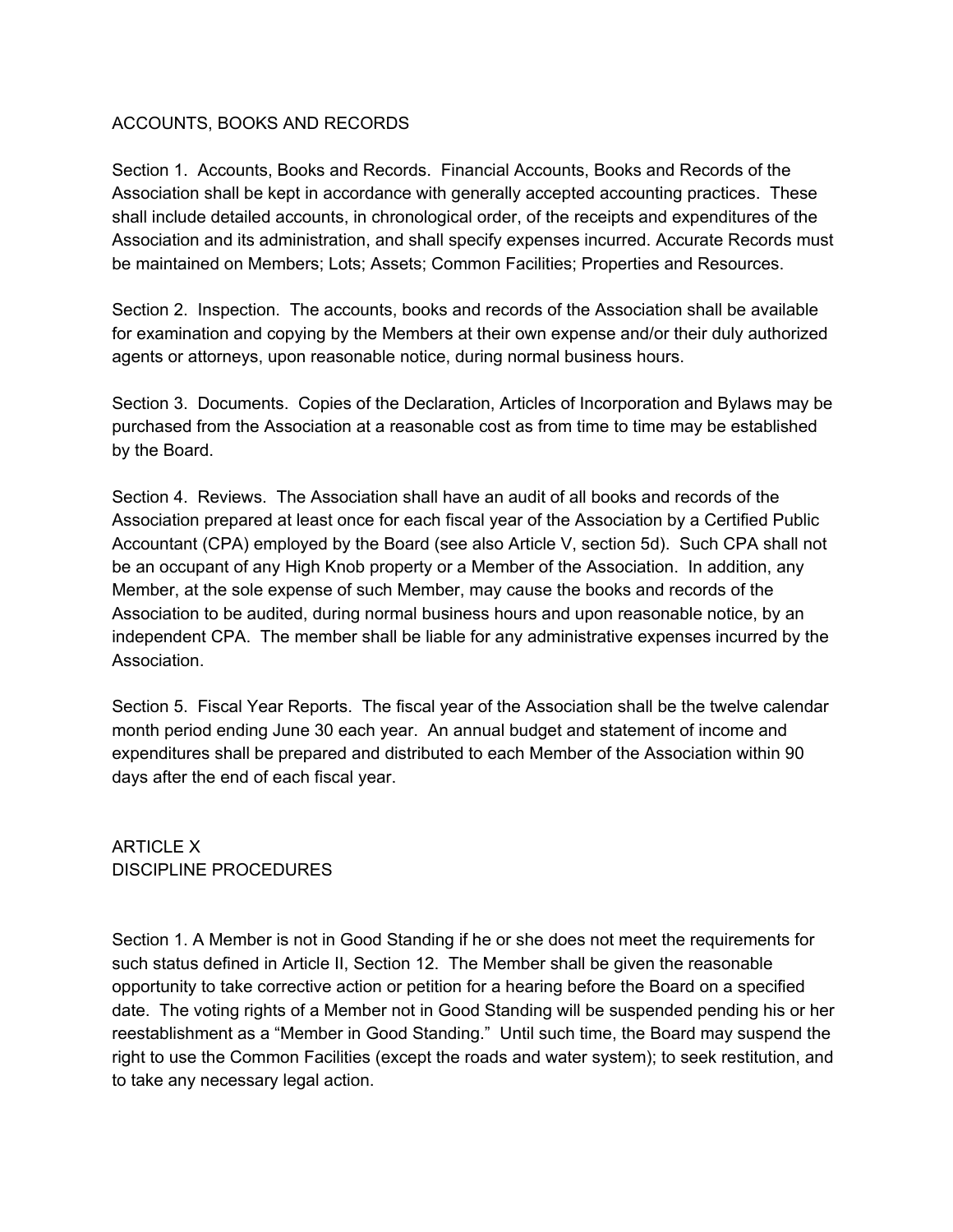Section 2. Any Member determined by the Directors to be in violation of any of the published rules and regulations shall be notified in writing of the alleged infraction by the Board in a timely manner. The Member will be given the opportunity to take corrective action and to have a hearing on a specified date. The Board may suspend the right to the use of the Common Facilities (except roads and the water system), of any Member charged under this section for a period of 30 days, and shall be entitled to seek restitution and take necessary legal action.

Section 3. High Knob Owners Association, Inc. (HKOAI) is the owner of the roads throughout the High Knob subdivision. As the owner, HKOAI has a duty to provide a means of ingress and egress to the members of HKOAI, namely the individual lot owners. In connection with its duty to maintain the roads for the benefit of its members, HKOAI has the authority to close the roads to all vehicles weighing in excess of five (5) tons when it is determined by HKOAI or its designee that the road conditions are such that the roads cannot adequately withstand the weight of such heavy vehicles without causing damage to the roads.

In order to monitor the condition of the High Knob roads as to the need for closing under this section, HKOAI or its designee shall cause to be installed temperature probes at the edge of the roadbed at 4" and 12" in the ground at the Clubhouse and at the Paved Road Reservoir (located just above Greenfield Road).

For the purposes of this section, the following criteria shall be used by HKOAI or its designee to close and reopen the roads after a period of an extended freeze and thawing, such determination shall be made by the following means:

 For the purposes of this section, an extended freeze shall be defined as both probes recording a temperature of 32° Fahrenheit or less for five (5) consecutive days.

 $\Box$  After a freeze when there is a thaw indicated by 4" probe greater than 32° while the 12" probe remains at 32° or below. The roads will be closed until either;

- both probes read 32° or below
- both probes read 33° or above

 Any decision by HKOAI or its designee to close the roads shall be made at least eighteen (18) hours in advance of the closing and shall be posted on the HKOAI website at HKOAI.org and on the HKOAI telephone answering machine.

Emergency vehicles and necessary vehicles as determined by HKOAI are exempt from this restriction.

Any member, their agents or other individuals or organizations that violate this limitation will be civilly assessed \$500.00 per individual incident as liquidated damages for not directly computable losses and expenses of damage and determining extent of damages to the association's property plus any directly computable cost of repairing ensuing damages. If legal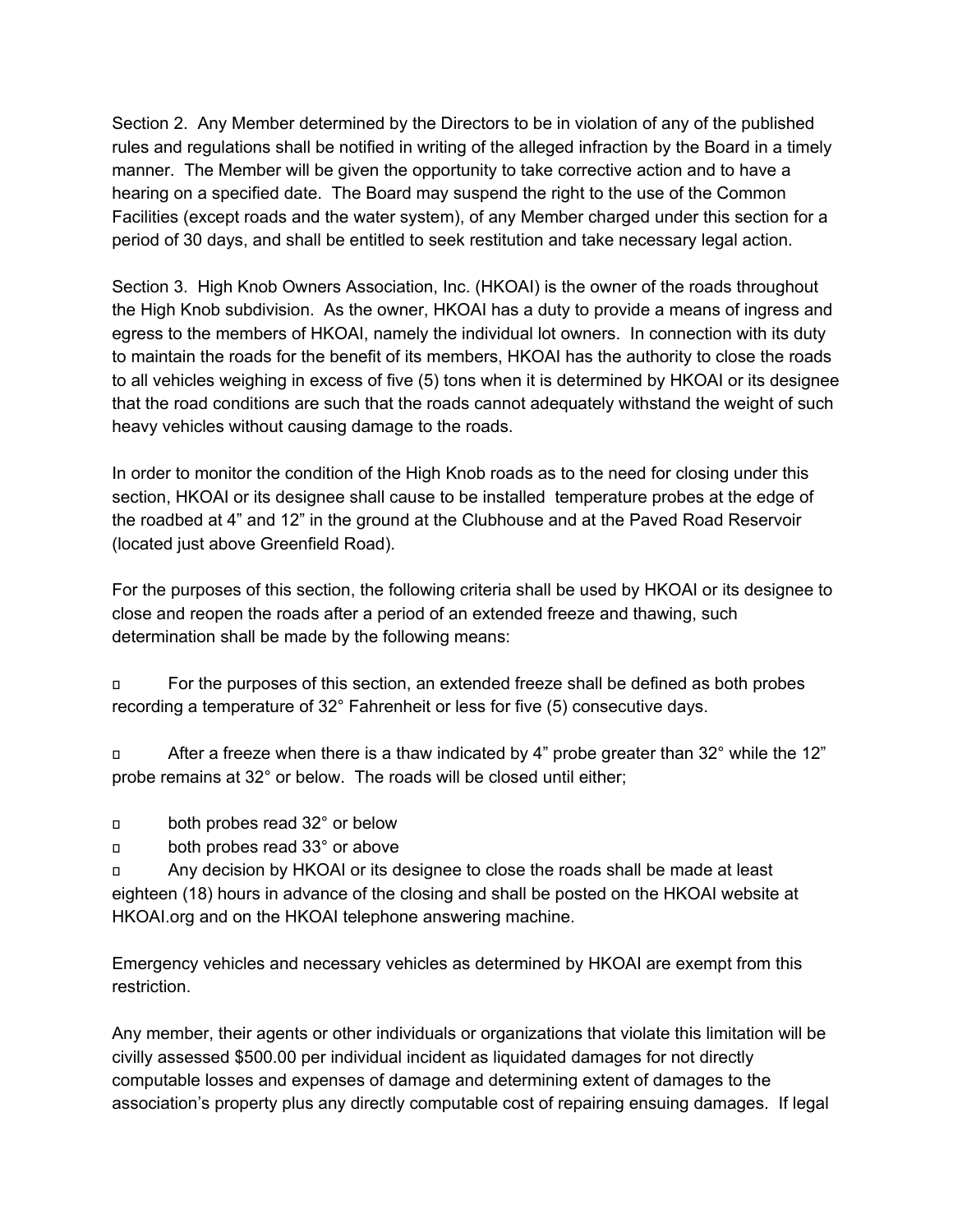action is required to collect from anyone charged under this article, then the responsible party(s) will also be liable to High Knob Owners Association, Inc. for any and all costs, including attorney's fees and court costs, for the collection of such charge(s).

This bylaw does not restrict access to their property by any member or their agents as they can go to their property in vehicles weighing less than five (5) tons. Any vehicle weighing more than five (5) tons will be considered trespassing on High Knob property and the driver will be subject to prosecution for said trespass.

#### ARTICLE XI FISCAL MANAGEMENT

Section 1. Fiscal Year. The fiscal year of the Association shall be a twelve month period commencing July 1 of each year and terminating on June 30 of the following year.

Section 2. Determination of Expenses. Each year before the first day of June, or as soon as practicable thereafter, the Board shall adopt a budget for the Association for the upcoming year.

Section 3. Carryover of Unused Funds. The Association shall not be obligated to spend in any fiscal year all the sums collected in such year and may carry forward as surplus any remaining balance.

Section 4. Purchase, Divestiture, or Exchange. Any purchase, divestiture, or exchange of any real property shall not be concluded without the approval of the Membership.

Section 5. Effect of Failure to Prepare or Adopt Budget. The failure or delay of the Board to prepare or adopt a budget for any fiscal year shall not constitute a waiver or release in any manner of any Member's obligation to pay assessments for Common Expenses as provided in this Article. In the absence of any annual budget, all Members shall continue to pay assessments for Common Expenses at the rates established for the previous fiscal year.

Section 6. Assessments for Association and Roads Expenses.

(a) Each member shall be obligated to pay annual assessments, special assessments (if any) and road assessments.

(b) Annual assessments are for the Common Expenses and may not be increased or decreased without a vote of the members.

(c) Special assessments may be levied by a vote of the Members as provided for in these Bylaws for a defined purpose and time period.

(d) Road assessments are levied in accordance with the Covenants.

(e) This section is waived as long as the High Knob Subdivision is a Sanitary District. ARTICLE XII **LIABILITY**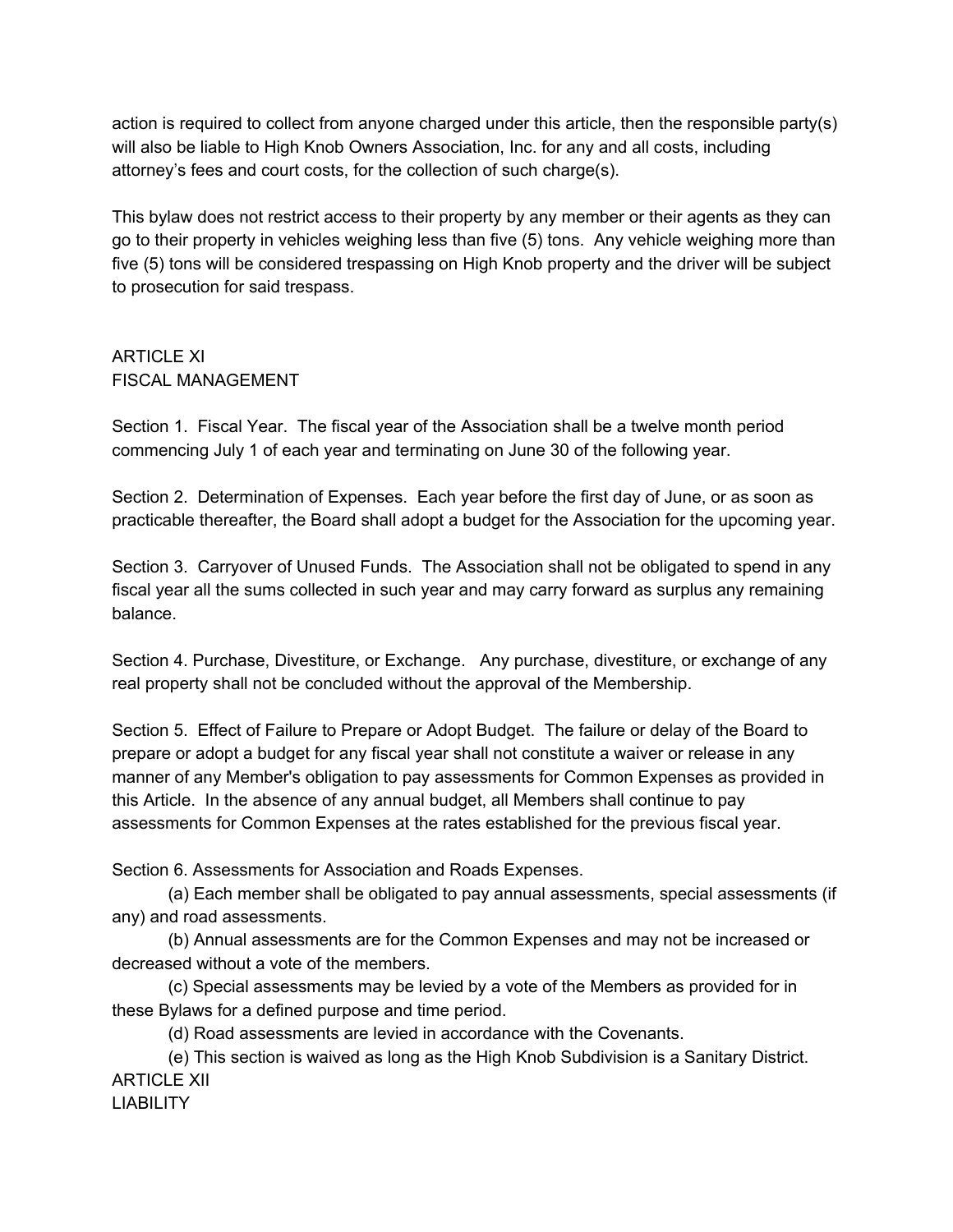Section 1. Indemnification. The officers and the members of the Board of the Association, in consideration of their services to the Association, shall not be liable to Members for any mistake of judgment, negligence or otherwise, except for their own individual willful misconduct or gross negligence. The Members and the Association hereby indemnify and hold harmless each of the officers and Directors from and against all liability arising out of contracts made or other action taken or failure to act by the Officers or the Board of Directors on behalf of the Members or the Association to the full extent permitted under law. This indemnification shall also apply to any person authorized by the Board acting in any authorized capacity on behalf of the Association.

Section 2. Liability. The officers and the members of the Board of Directors of the Association shall not be liable for any failure of utility services or other services obtained by the Association or paid for as a Common Expense, or for injury or damages to any person or property caused by the elements, by any Member, or by any other person, or resulting from electricity, water, snow or ice which may leak or flow from any portion of the Common Areas or from any pipe, drain, conduit or equipment; provided, nothing herein shall be deemed to limit the scope of the insurance coverage required to be maintained by the Association pursuant to the provisions of Section 3 of this Article.

Section 3. Insurance. The following insurance coverage will be maintained:

(a) Physical Damage Insurance. The Board shall obtain and maintain a blanket allrisk policy of physical damage insurance, with extended coverage, insuring the Common Areas in an amount equal to one hundred percent (100%) of the full replacement value of the Common Areas based on the current replacement cost (exclusive of the land and other items normally excluded from such coverage), without deduction for depreciation. The amount of coverage shall be reviewed annually by the Board with the assistance of the insurance company affording such coverage, and such coverage shall be re-evaluated when and as the Board deems advisable. A certificate of insurance or a true and certified copy of the policy of physical damage insurance, all renewals thereof, and any sub-policies or certificates and endorsements issued there under, together with proof of payment of premiums shall be delivered by the insurer to the Association.

(b) Liability Insurance. The Board of Directors shall obtain and maintain comprehensive general public liability insurance in such limits as the Board of Directors may determine in accordance with this paragraph, insuring each member of the Board of Directors, the Association and each Owner against any liability to the public or to the Owners (and their invitees, agents and employees) arising out of or incident to the ownership and/or use of the Common Areas. Such insurance shall be issued on a comprehensive liability basis and shall contain: (i) libel, slander, false arrest and other personal injury offenses; (ii) medical payments coverage; (iii) a cross liability endorsement under which the rights of a person insured under the policy shall not be prejudiced with respect to that person's action against another person insured by the policy; (iv) coverage for water damage liability; and (v) a Severability of interest.